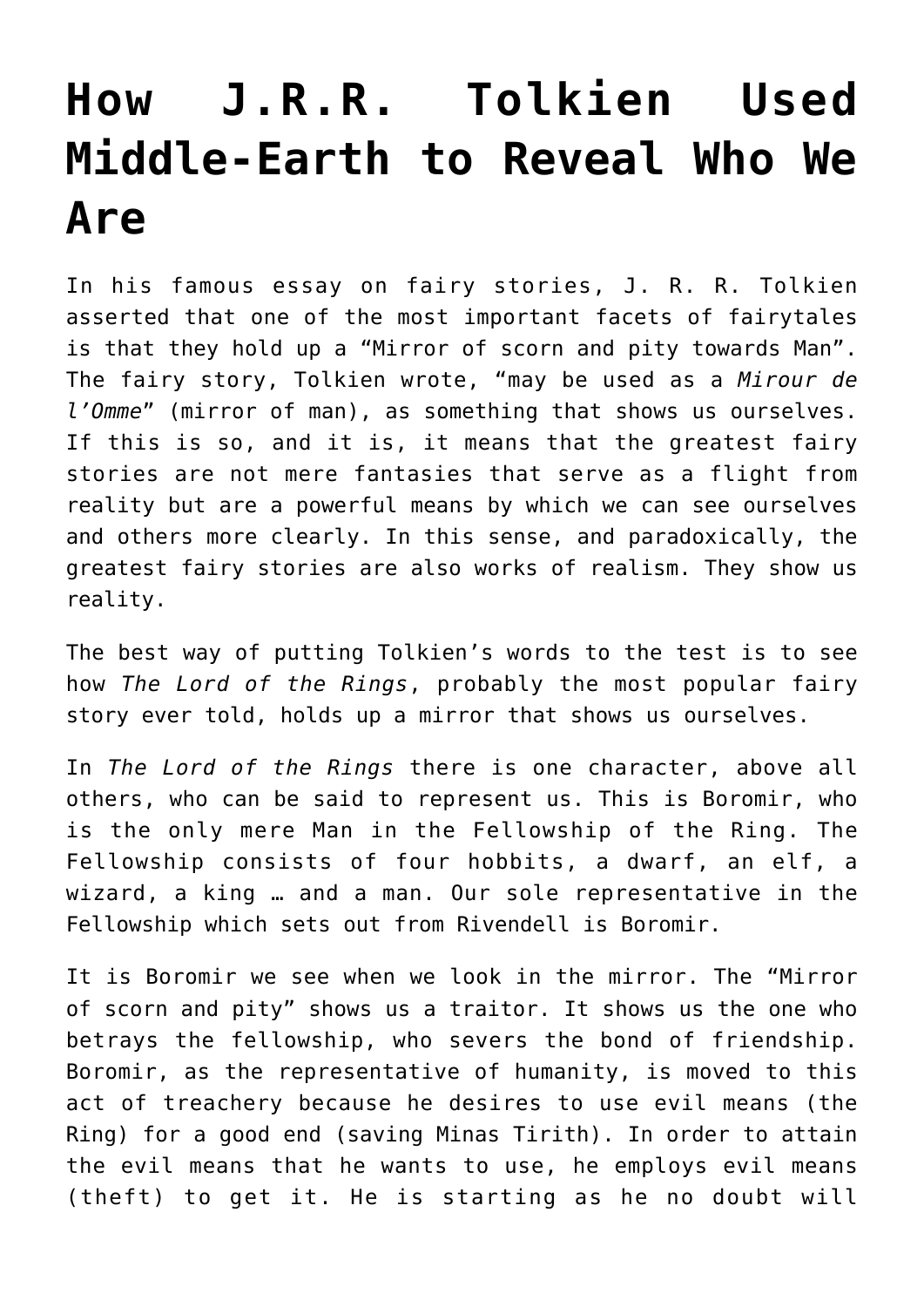continue, justifying one evil action after another on the grounds that it serves an ultimately good end.

Boromir, blinded by pride, does not see that we cannot use evil means to a good end without corrupting the good end itself, making it evil. If Minas Tirith had defeated Sauron's army by using the power of the Ring, it would have fallen under the Ring's power, thereby ceasing to be a civilization worth defending and becoming an evil empire worth resisting. Such a victory would be pyrrhic. Indeed it would be the harshest and most ironic of defeats. It would not have been the defeat of evil but its victory. It would have been better for the people of Minas Tirith to fall nobly in battle against the evil enemy than to have succumbed to evil themselves.

And lest we fail to get the point, we can see that history is full of examples of people taking the Boromir option, employing evil means to further an ostensibly noble cause. We think perhaps of the French Revolution and the use of the guillotine in the service of "*liberté, egalité et fraternité"* (all good ends in themselves) and the Reign of Terror which ensued. We think of the show trials and mass executions in communist countries in the name of the same freedom, equality and brotherhood. We think of the systematic extermination of the weak, the disabled and the defenseless in the womb in the name of "freedom of choice". In showing us Boromir, Tolkien is holding up a "mirror of scorn and pity", showing us ourselves. This is what Tolkien called the "applicability" of a story, the way in which it can be applied to our own world and our own lives.

It should be added that Tolkien gives us other characters in *The Lord of the Rings* who serve as a mirror of ourselves, such as Faramir, Boromir's brother, who states that he would not pick up the Ring if he saw it lying on the side of the road and that he would not snare even an orc with a falsehood; in other words that he would not tell a lie, even to the devil himself, never succumbing to an evil means to a good end.